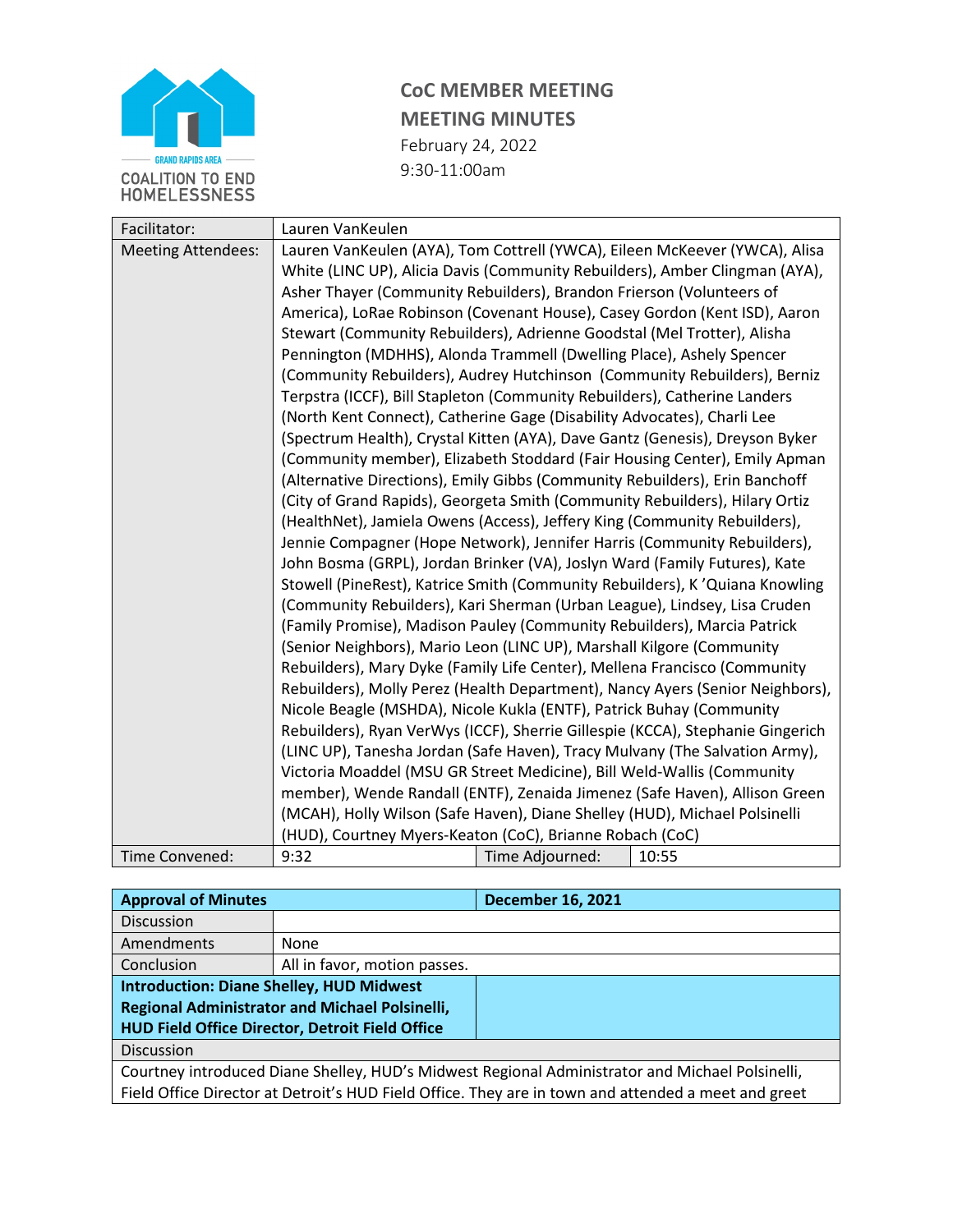

## **CoC MEMBER MEETING MEETING MINUTES** February 24, 2022

9:30-11:00am

with outreach teams yesterday during PIT Count packet pick-up, rode along for a portion of the PIT Count, and met with community leaders.

Diane shared that she is a retired judge and was recently appointed by the Biden administration. She thanked the Coalition for welcoming her and shared that she has been impressed with work being done in the community. She encouraged attendees to reach out to HUD with inquiries or concerns. Michael thanked the community and encouraged folks to reach out if needed.

Courtney thanked all the outreach teams for their work with last night's annual point-in-time (PIT) count.

**Training: Domestic Violence & Trauma Informed Services**

Discussion

Tom Cottrell and Eileen McKeever from the YWCA presented a training on domestic violence and trauma. Though not all Coalition members encounter clients who are domestic violence survivors on an everyday basis, it is important to have baseline understanding of domestic violence (DV). The training also covers trauma and trauma informed care.

Domestic violence (DV), which can also be referred to as intimate partner violence, is a pattern of behaviors to gain and maintain power and control in a relationship. It crosses income, race, and other demographic groups and most often impacts women. There are different ways DV can present, all of which have an inherent power imbalance. Gaslighting is one form of abuse where the abuser makes someone question their perception or memories. It can be common in DV and also in other nonintimate relationships. There is not one profile to identify who is abusive. Characteristics include narcissism, selfishness, manipulation, difficulty with self-regulation. In each instance, violence is used as a method to gain and maintain control.

DV has physical and emotional impacts. Strangulation is extremely serious as it can be difficult to detect and to prosecute. It can also be an indicator of increased risk factor of homicide and victims can suffer permanent brain damage. The group viewed [a video](https://www.youtube.com/watch?v=5gBkvWKCF0w) from the National Strangulation Training Institute around the significance of strangulation.

Trauma is biological and it related to how the brain processes danger. A self-defensive or trauma response can be triggered by real or perceive danger. Trauma-informed care can be incorporated into interactions with families and individuals experiencing homelessness.

The group viewed a video - [Becoming A Trauma-Informed Advocate](https://mivan.org/) from the Michigan Victim Advocacy Network. The video overviewed the components of trauma informed care and how organizations can put it into practice.

When thinking about trauma informed care, organization should consider what things may create a power differential, policies and procedures around gathering information, ways to communicate that staff are safe and non-judgmental, and more. Trauma-informed services should recognize that trauma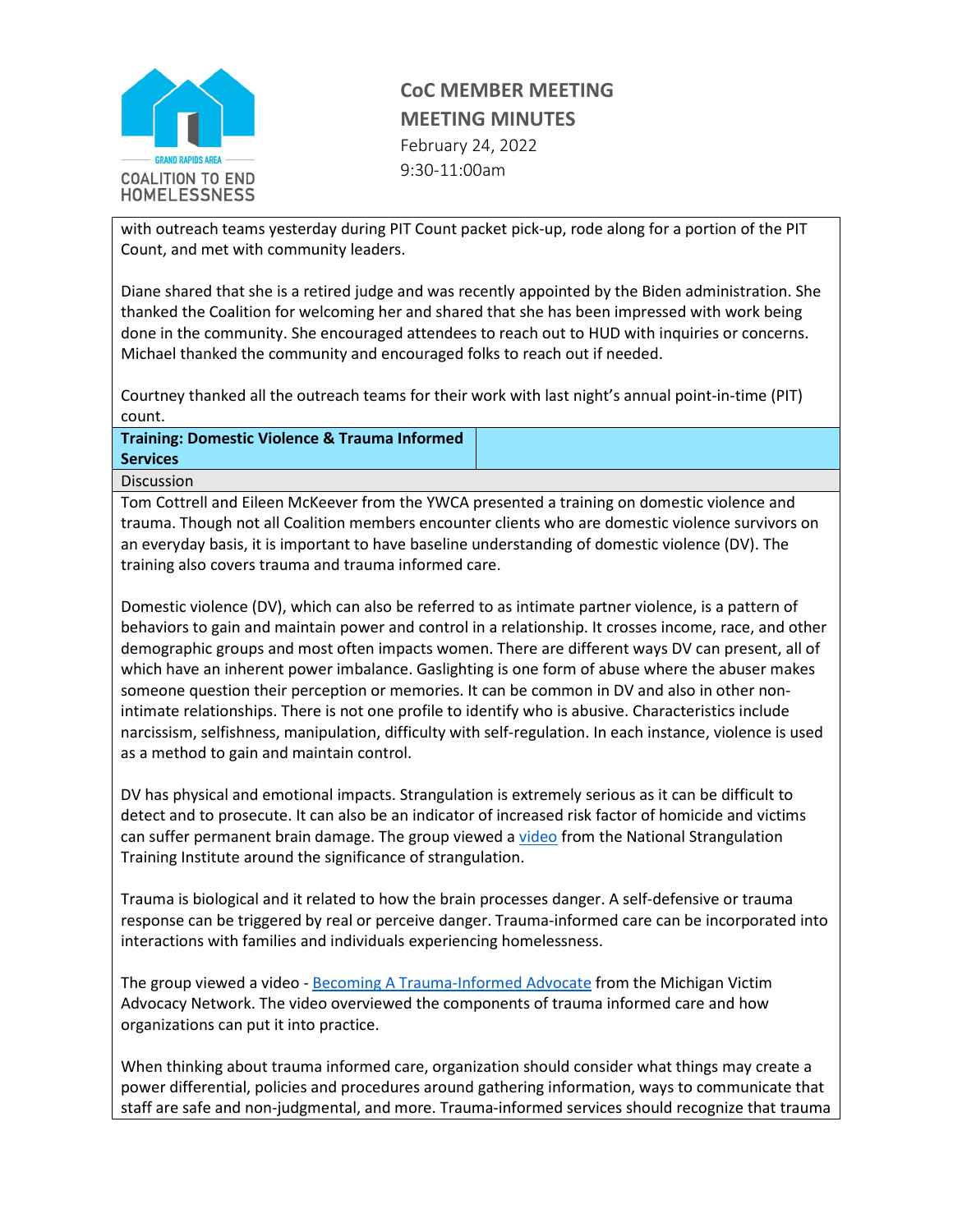

## **CoC MEMBER MEETING MEETING MINUTES** February 24, 2022

9:30-11:00am

can come from many different places, not necessarily DV. To be effective, it is important to see the whole person, not just problem that presents itself today.

There are a few questions agencies can use to determine if clients may be experiencing DV. If clients do share that they are in a DV situation, staff should respond by accepting and acknowledging the abuse and its consequences, increasing the sense of safety and trust, bringing a sense of normalcy. Common barriers to disclosure include fear of judgement or safety, lack of confidence in the system, fear of not being believed, lack of financial resources, minimization of the abuse.

Organization do not have to have all the answers and connect clients with the YWCA or Safe Haven at any time. The YWCA's 24-hour Helpline can be accessed at 616-454-9922. Safe Haven has a 24/7 call or text crisis hotline at 616-452-6664 or a 24/7 web chat at [safehavenministries.org](https://safehavenministries.org/)

If you have questions, you can connect with Eileen [\(emckeever@ywcawcmi.org\)](mailto:emckeever@ywcawcmi.org) or Tom [\(tcottrell@ywcawcmi.org\)](mailto:tcottrell@ywcawcmi.org). They are also willing to bring this training to organizations.

| <b>Advisory Council Update</b> |  |
|--------------------------------|--|
| <b>Discussion</b>              |  |

Amber Clingman shared that she recently signed on to lead the Advisory Council for those with lived experience of homelessness. The council is an authentic and supportive space to give feedback into the work and how the system can respond in the most supportive way.

The first meeting will be April 6<sup>th</sup> from 4:30-6:00pm and will be open to any community member with lived experience with homelessness. Incentives will be provided to attendees.

**Governance Charter Overview** 

Discussion

Courtney Myers-Keaton shared that the Coalition's governance charter is a document that outlines how responsibilities are assigned in the Coalition and how work will be done. It also details HUD expectations and defines Steering Council terms.

It is a federal requirement to review and update our charter on an annual basis. This review also allows the Coalition to align with desired changes and be transparent with decision-making processes. This year, the review process will be open to the community.

A small group will go through the charter to review and suggest changes. A survey will also be sent to the full Coalition membership seeking feedback. There are specific federal requirements that must be included in the charter which will be discussed with the small group. If you are interested in joining the small group, connect with Brianne [\(brobach@hwmuw.org\)](mailto:brobach@hwmuw.org) or Courtney [\(cmyers](mailto:cmyers-keaton@hwmuw.org)[keaton@hwmuw.org\)](mailto:cmyers-keaton@hwmuw.org).

| <b>Community Partner Announcements and</b> |  |
|--------------------------------------------|--|
| <b>Updates</b>                             |  |
| <b>Discussion</b>                          |  |